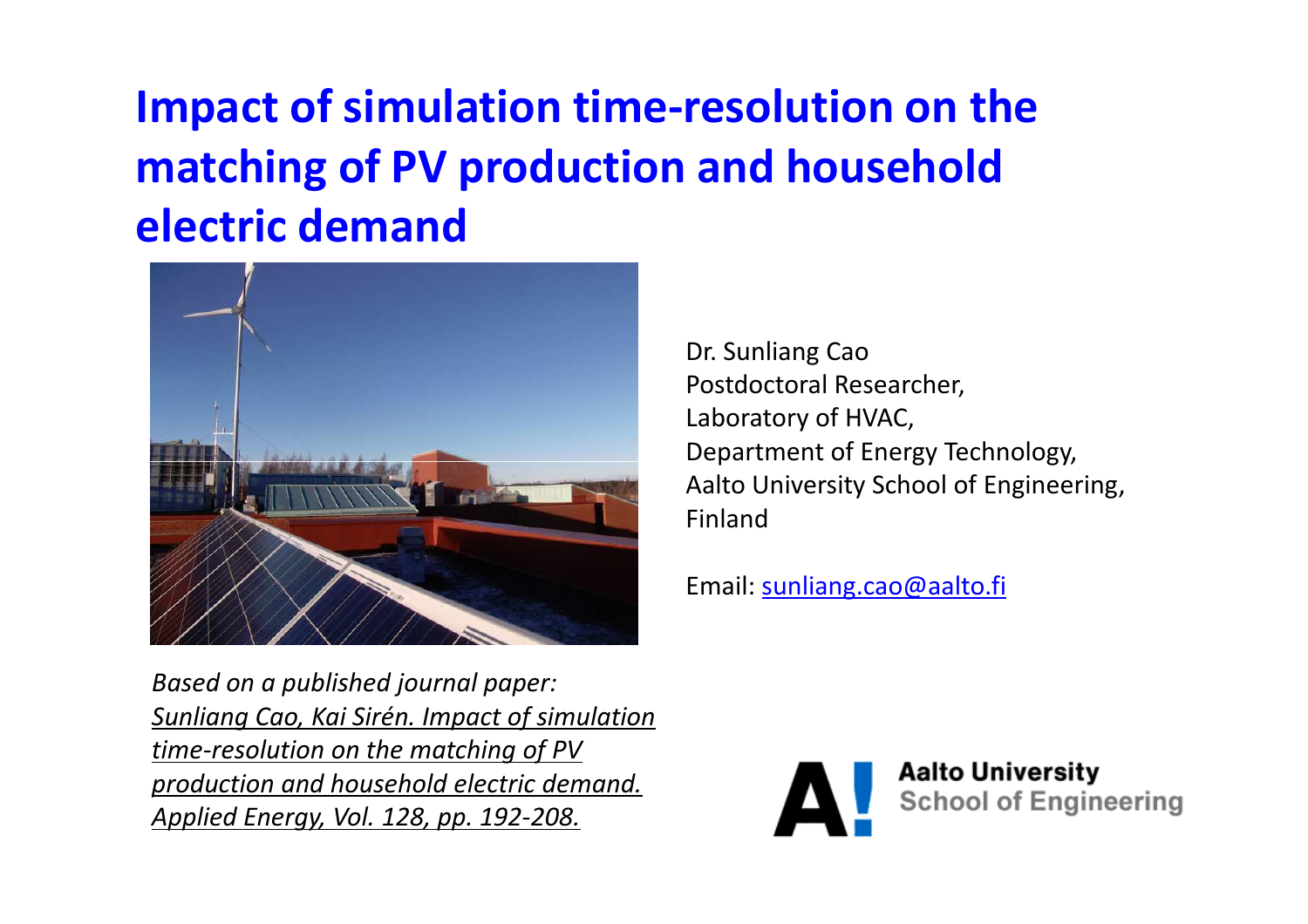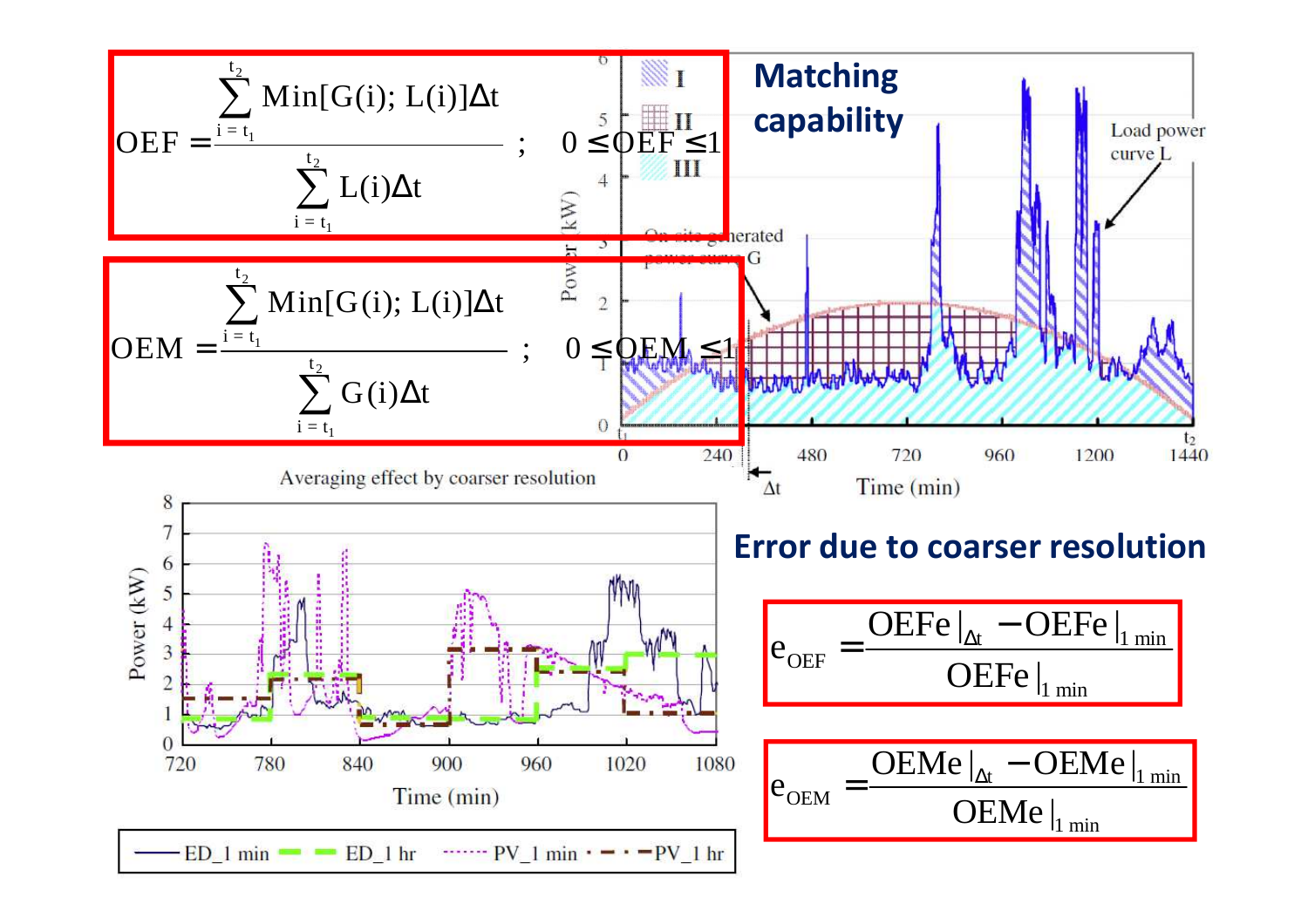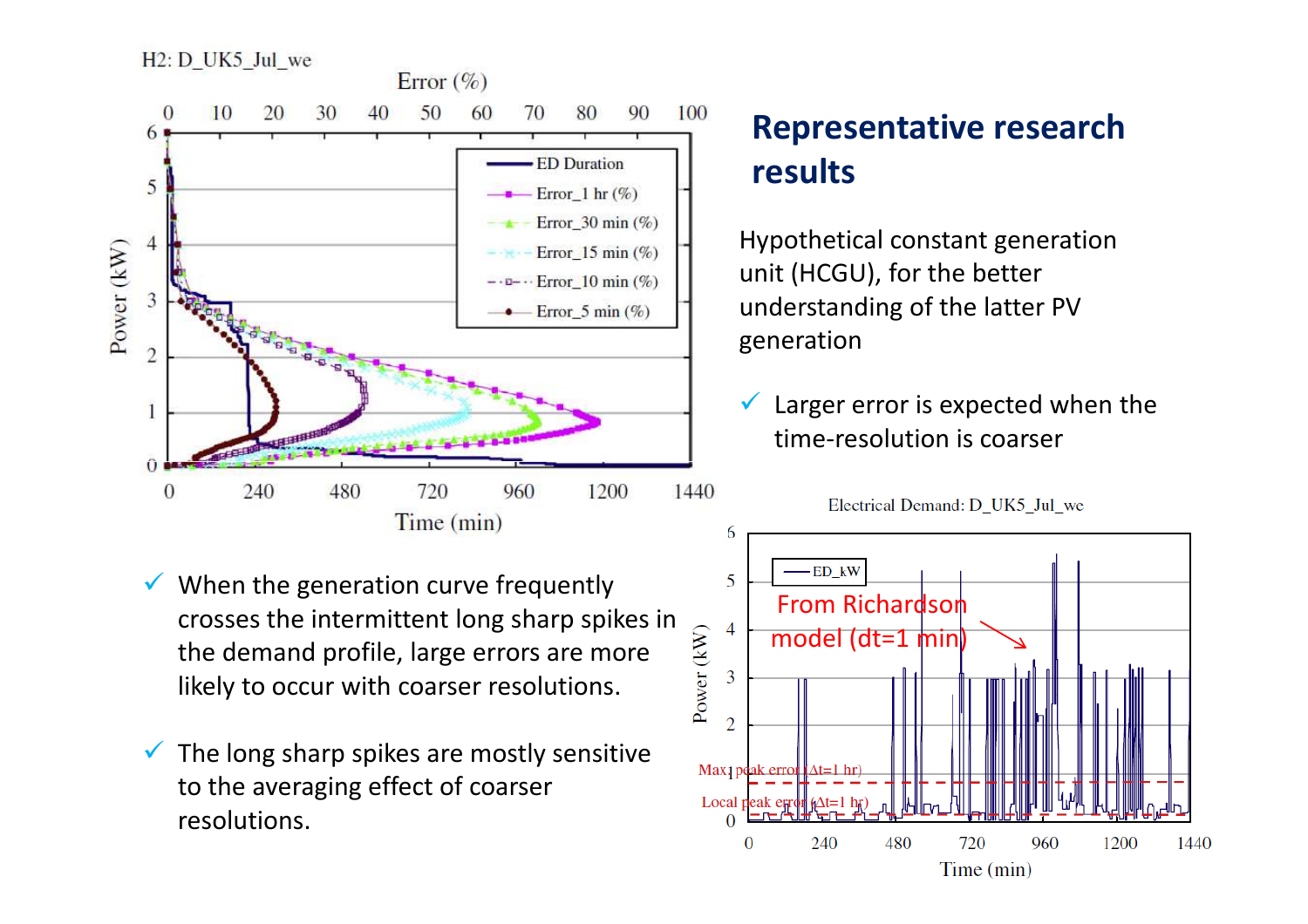$\checkmark$  The continuous sawteeth of the demand profile between the magnitudes of 0 and 2 kW represents the fluctuated base-load of the house, which is resulting from the devices such as a cycled refrigerator and a freezer.





 $\checkmark$  When the generation curve frequently crosses these sawteeth, the local error peaks will more likely appear with coarser resolutions, because the sawteeth are also sensitive to the averaging effect.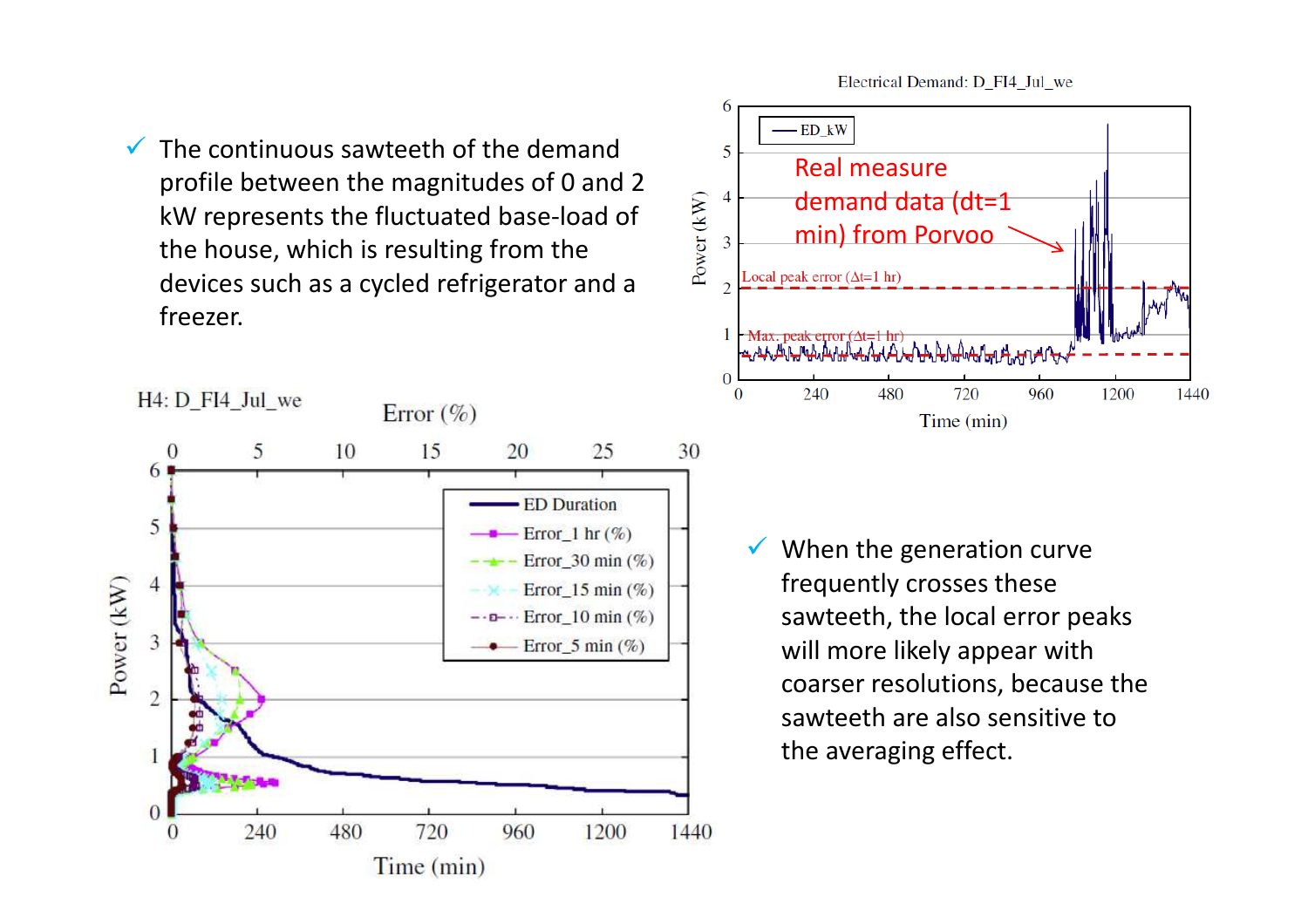